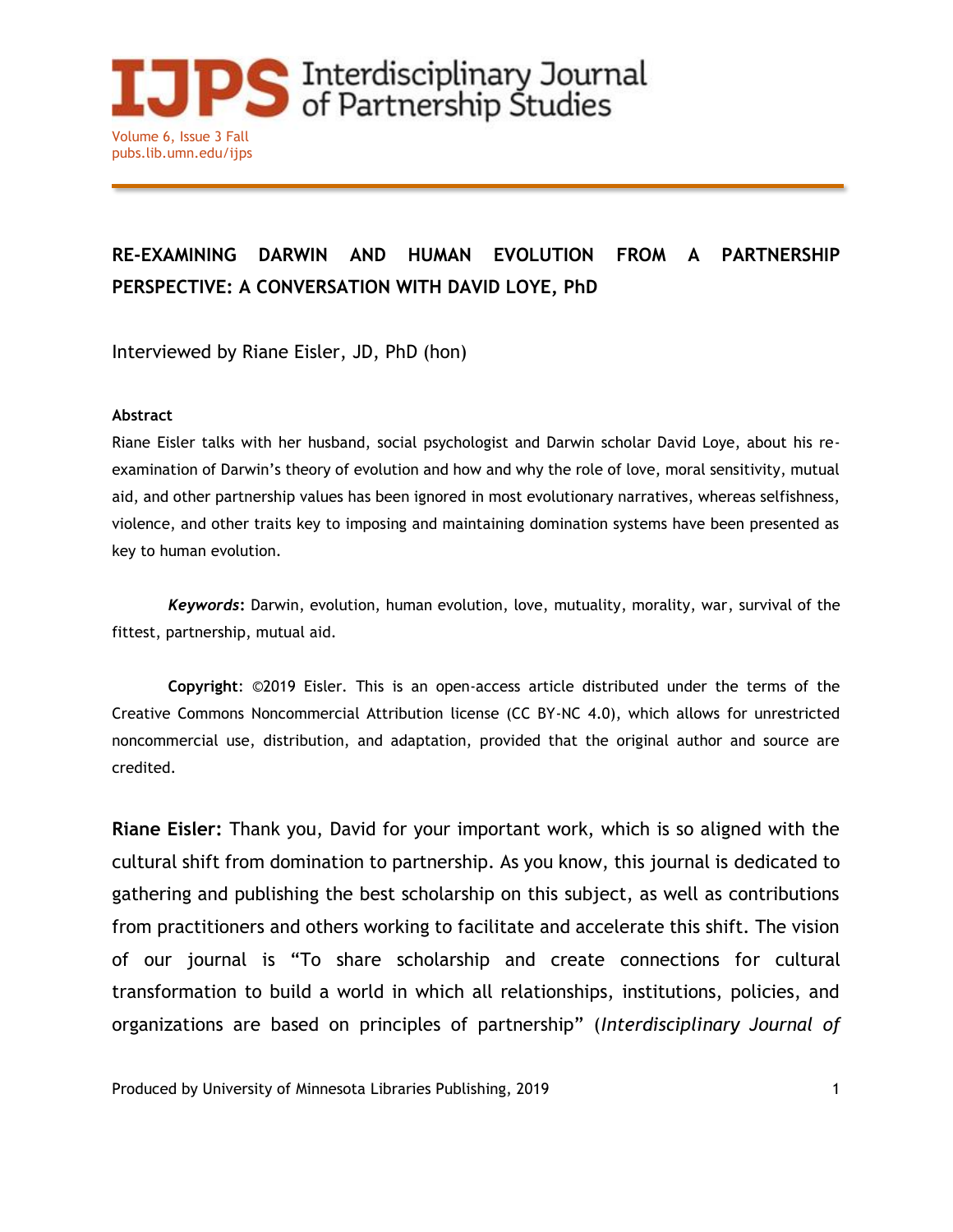*Partnership Studies*, n.d.). Mutuality, love, and moral sensitivity are essential components of partnership cultures, so your work re-examining Charles Darwin's theories is directly relevant to this cultural transformation. But I want to start with your background, as a scholar and writer with a strong commitment to human rights, as exemplified in your first book, *The Healing of a Nation*, which won a national award for the best book on race relations (earlier awarded to Martin Luther King, Jr. and Gunnar Myrdal). What led you to write this book?

**David Loye:** I wanted to contribute to the movement for racial equality, so this book goes back to the drive for civil rights in the 1960s and 1970s. I grew up in Bartlesville, Oklahoma, a wealthy oil town where there was a lot of prejudice against people of color, Jews, etc. Even in my teens, I rebelled against that and fought against it. My commitment to changing old thinking goes way back to the passion I developed for the New Deal proposed by President Roosevelt. Years later, when I was working for my doctorate in social psychology at the New School for Social Research in New York City, I hoped that by applying social science as well as the history of race relations since colonial days to social action, *The Healing of a Nation* could provide practical tools to advance this and other important causes. The book concludes with recommendations for actions for a U.S. President, and was influential in launching a series of social experiments such as Town Hall meetings.

**Eisler:** You also have a background as a journalist. How did that influence you and your research?

**Loye:** During World War II I was a journalist in the Navy, and after the war I became an early TV newsman and news films producer. So writing became a big part of my life. Being a journalist also brought me in touch with people in all walks of life, giving me a better understanding of our entire social system, of how things are put together in real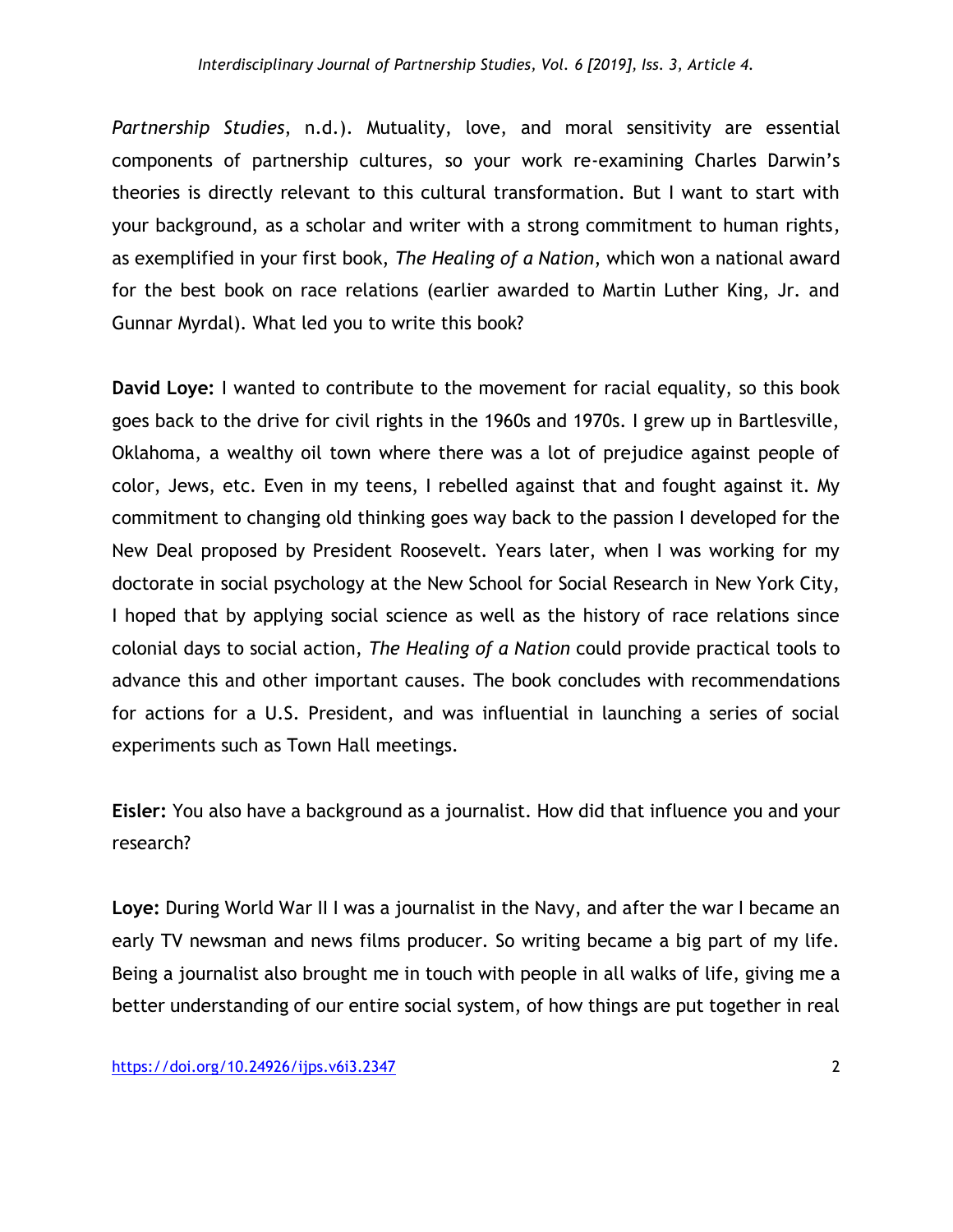life. Of particular importance for my research in social science is that it reinforced my not taking the word of authorities, but rather digging for the facts. This has proved central to my research and to books such as *The Leadership Passion, The Knowable Future, The Sphinx and the Rainbow,* and *An Arrow through Chaos*, in all of which I question conventional assumptions. It also led to my 30-year immersion in reclaiming what I called "Darwin's lost theory."

**Eisler:** You pioneered the re-examination and re-interpretation of Darwin's work regarding human evolution. Please tell us how and why you started to do this.

**Loye:** It was back in the Cold War days, when the USSR and the United States were locked in a battle for nuclear supremacy that endangered the world. I was invited to join an international group of scientists from both the US and Soviet sides at a meeting in Budapest called by systems scientist and former Program Director for the United Nations Institute for Training and Research, Ervin Laszlo, to see if a new perspective on evolution could help defuse this dangerous situation. To make a long story short, I eventually decided to go back and see what Darwin actually had to say about human evolution. So I downloaded a copy of Darwin's book *The Descent of Man* (1871/1981a, b), to take a look. What I found surprised me a great deal, and set in motion the systemic re-examination of Darwin's theories that I detail in *Darwin's Lost Theory* (2010a), which differs markedly from the prevailing focus on "survival of the fittest" and "selfish genes."

## **Eisler:** What did you find?

**Loye:** When I did a word search of the computerized copy of *The Descent of Man*, I of course looked for "survival of the fittest," the phrase so often used to describe Darwin's theory of evolution. To my surprise, I found that in more than 800 pages on human

Produced by University of Minnesota Libraries Publishing, 2019 3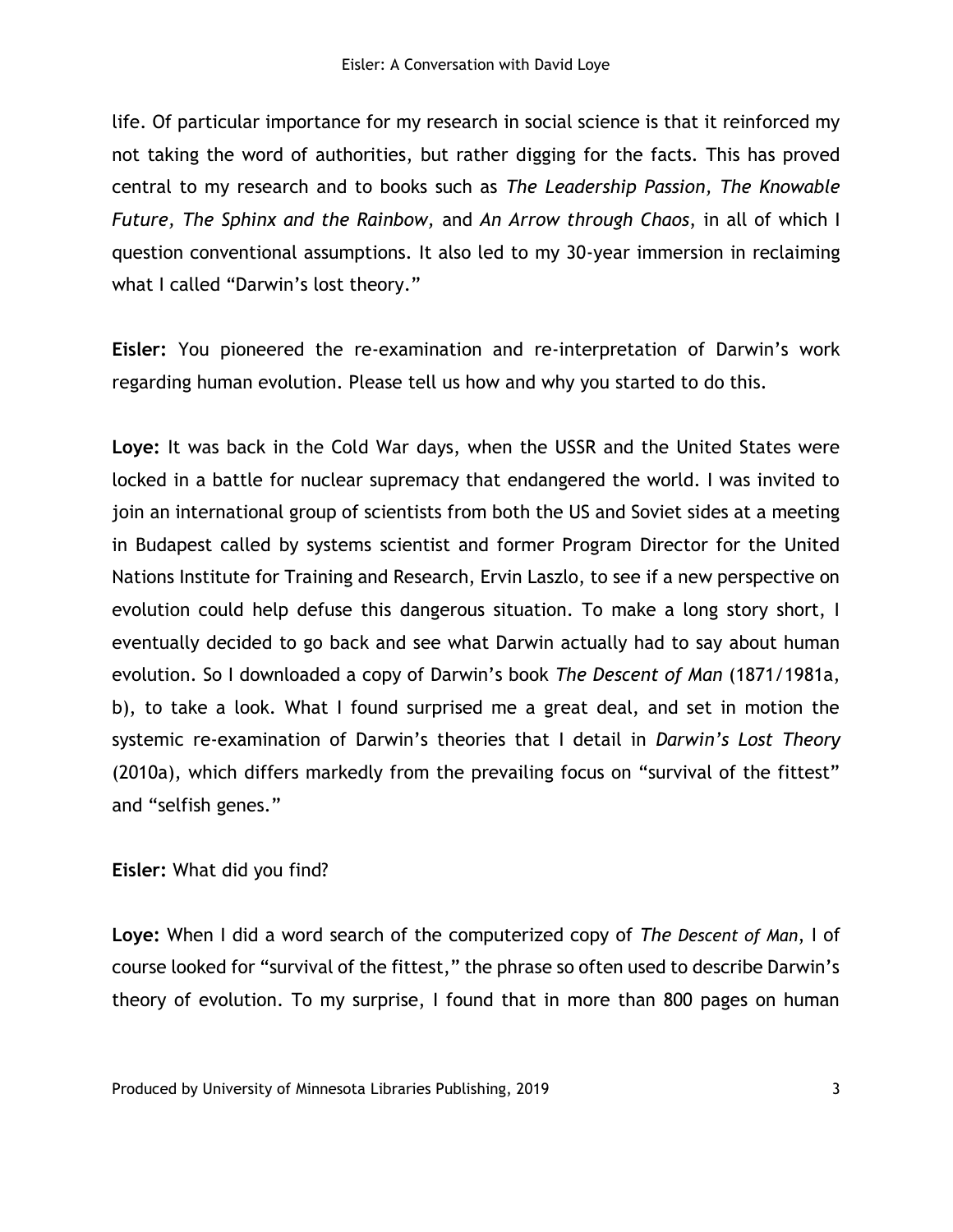evolution, he only used the term "survival of the fittest" two times. And one of these was to express regret for having ever used this phrase. So I thought I would then search a word that in key ways is the exact opposite of the way survival of the fittest has been interpreted: love. I discovered that Darwin wrote about love 95 times – but love was only mentioned once in the index of the book. Next I searched "selfishness" and found that he only wrote about it 6 times, whereas he wrote of "moral sensitivity" 92 times.

So in fundamental ways, what Darwin had to say about human evolution is the opposite of what we have been taught – for example, the story that we are driven by "selfish genes."

But that is not all. I found that in fascinating ways Darwin prefigured much that is today considered leading edge science.

**Eisler:** How did Darwin prefigure leading edge science?

**Loye:** Chaos theory and self-organizing theory are current alternatives to the old linear theories about evolution. I found in Darwin passages that amazingly prefigure these. For example in *On the Origin of Species by Means of Natural Selection (1859)*, Darwin wrote: "The most important of all causes of organic change is one which is almost independent of altered and perhaps suddenly altered physical conditions, namely the mutual relation of organism to organism, the improvement of one organism entailing the improvement or extermination of others" (p. 243).

Then in *The Descent of Man*, he was even more explicit when he wrote, "...there is a large class of variations which may be provisionally called spontaneous, for to our ignorance they appear to arise without any exciting causes. It can, however, be shewn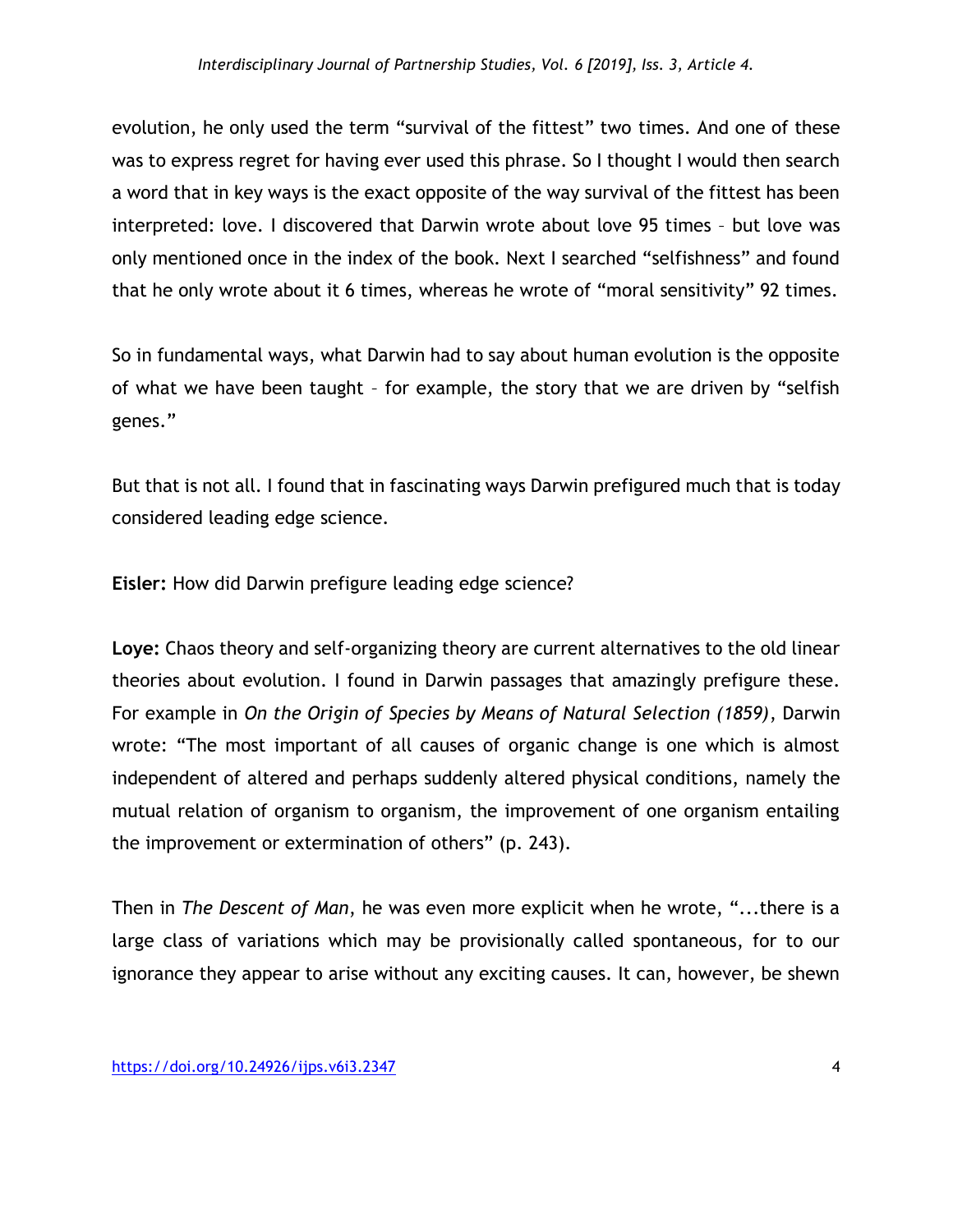that such variations ... depend much more on the constitution of the organism than on the nature of the conditions to which it has been subjected" *(1871/1981b,* pp.39-40).

This definitely prefigures self-organizing theory, and Darwin had this pivotal insight almost 150 years ago. He was indeed way ahead of his time. What he is saying is that the prevailing impression is that we humans are driven by natural selection as pressure from outside, but actually, changes we make to adapt to new circumstances come from within us.

Most important is that Darwin recognized that when it comes to human evolution, we shift from purely biological to cultural evolution. In *The Descent of Man*, he wrote: "Important as the struggle for existence has been and even still is, yet as far as the highest part of man's nature is concerned there are other agencies more important. For the moral qualities are advanced, either directly or indirectly, much more through the effects of habit, the reasoning powers, instruction, religion, etc., than through natural selection" (*(1871/1981a, pp. 403-404*).

**Eisler:** This is fascinating, because what you are saying is that in his thinking of so many years ago Darwin sensed from his observations one of the central themes of our new book *Nurturing Our Humanity: How Domination and Partnership Shape Our Brains, Lives and Future (2019),* that it is the interactions of genes with children's experiences as shaped by their cultures as mediated through families, education, religion, and other institutions that determine nothing less than how our brains develop.

**Loye:** Yes, and there is more. Throughout *The Descent of Man* Darwin repeatedly builds the case for what he called mutual aid, community, and community selection. So he prefigured what we today know from neuroscience and you and your co-author Douglas Fry write about in *Nurturing Our Humanity*: that it is not genes but gene expression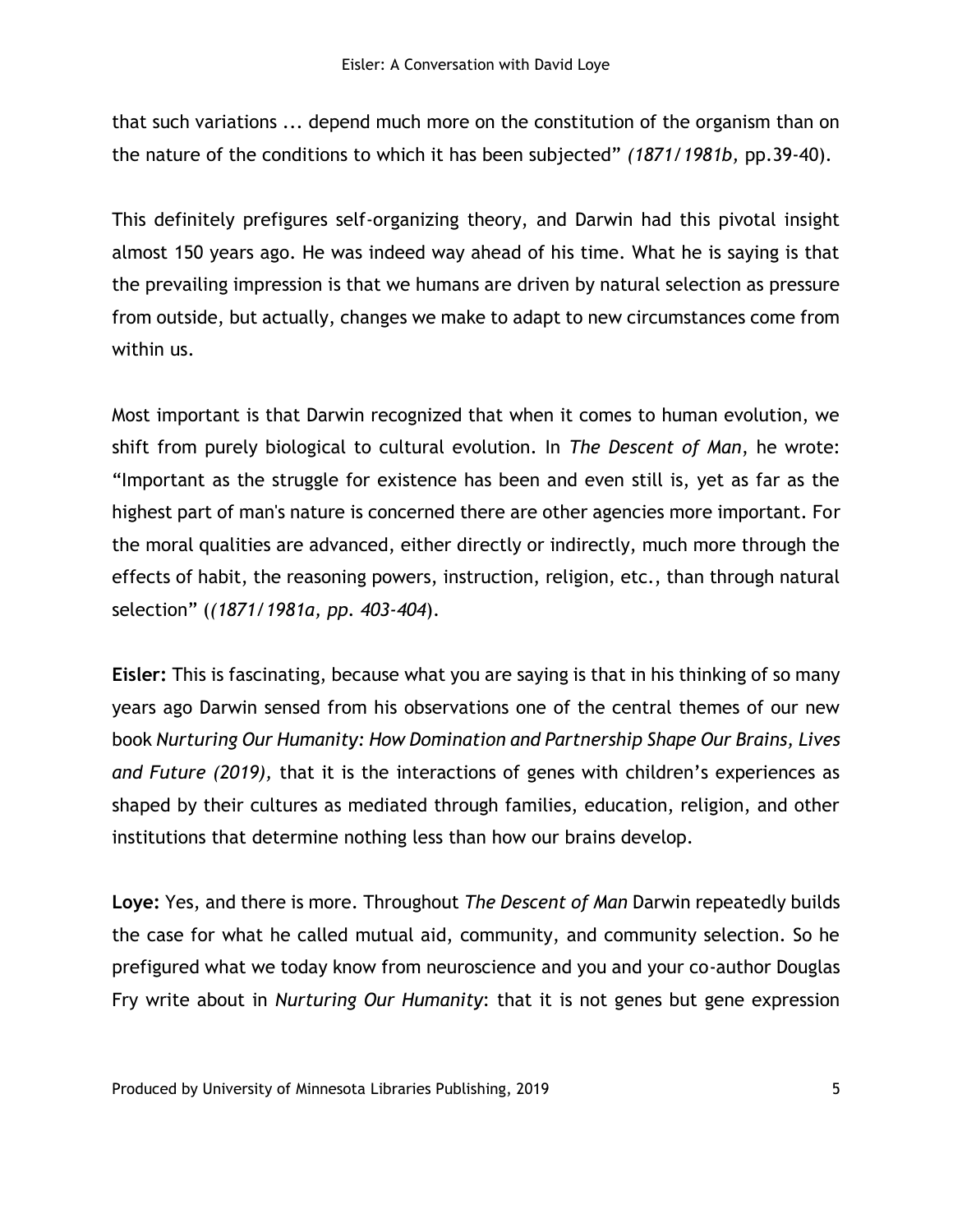that matters, hence the importance of culture. He also prefigured partnership ideas, as he focused not only on culture but on our positive capacities as humans. This is what positive psychology focuses on today, and so does your book.

**Eisler:** Yes, in accordance with Darwin's focus on love and mutual aid, *Nurturing Our Humanity* shows that actually the default for humans in not aggression and violence but rather sharing and caring: the core values governing partnership rather than domination systems. Which brings me to my next questions: Why, in light of all this, is Darwin still so narrowly interpreted today? How did this happen? How is it, in your words, that Darwin is still used to buttress the belief that domination rather than partnership systems are inevitable, just "human nature"?

**Loye:** At the very beginning of *The Descent of Man*, Darwin made it clear that in this book he was moving from non-human to human evolution. He wrote, "I have been led to put together my notes, so as to see how far the general conclusions arrived at in my former works were applicable to man" (1871/1981a, p.1). What he found is that other factors become paramount in human evolution, factors such as, in his words, "habit, the reasoning powers, instruction, religion, etc." (1871/1981a, pp. 403-404). He made it very clear when he wrote this that in human evolution these factors are very important.

There were many factors that led to this part of Darwin's work being ignored, but of paramount importance in my estimation is that the "robber barons" of the Gilded Age, who controlled the political and economic system, embraced what became known as "Social Darwinism." Waving the "survival of the fittest" flag, they not only justified their power and excesses; they also influenced scholarship. Of course, this would not have been possible had the cultural legacy of domination we carry not been so strong. Darwin writing about love, mutual aid, moral sensitivity, and other "soft" or "feminine"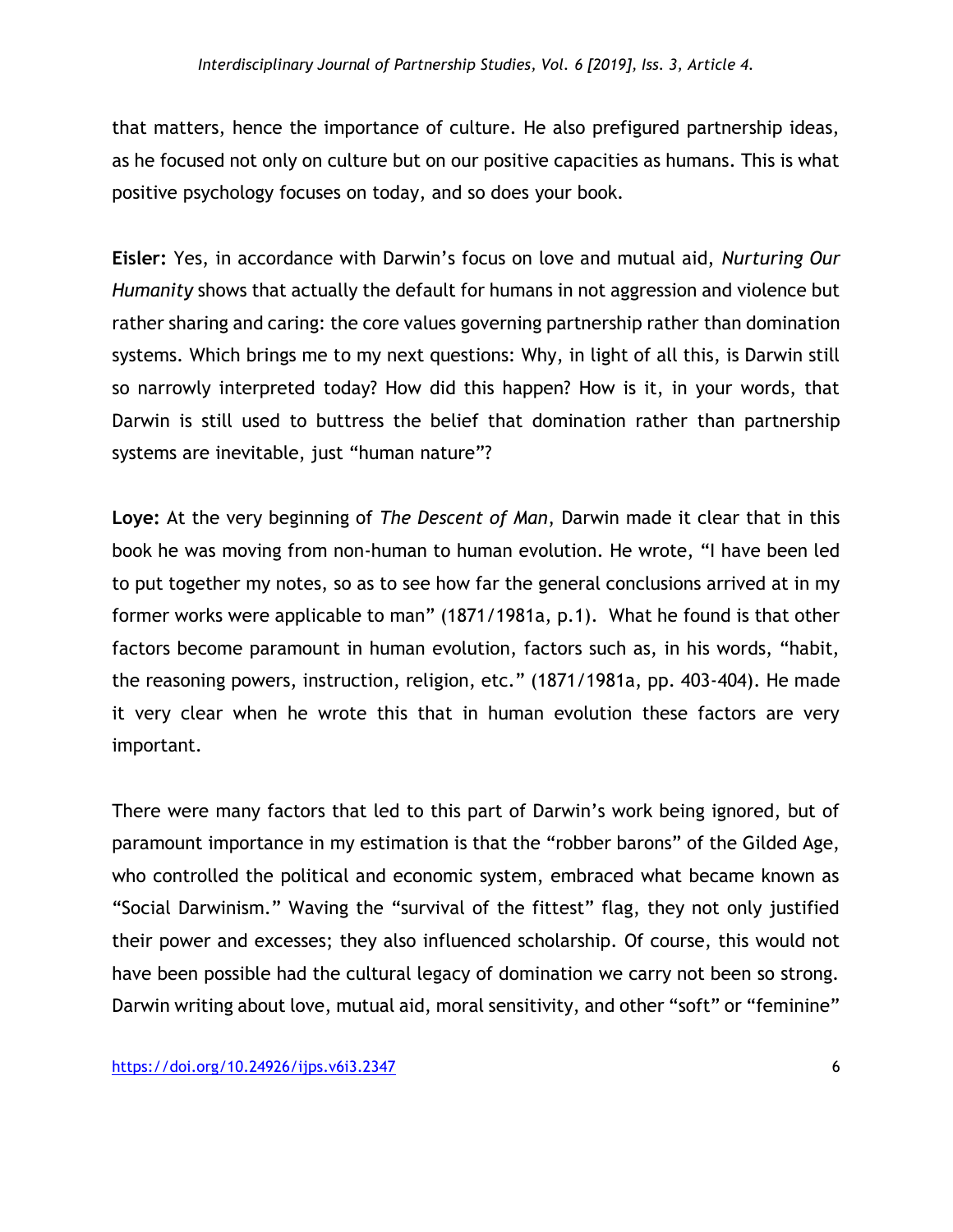values and activities that are devalued in domination systems simply did not fit into that paradigm.

Another factor was that the study of evolution became the property of biological rather than social science, with the bulk of people whose writings about evolution were published, such as the "Neo-Darwinians," focused on biological rather than cultural factors, factors in which they had no training and hence little if any knowledge.

As I document in my book, *Darwin's Second Revolution* (2010b), this was passionately decried by Darwin's disciple, George Romanes, who wrote when he was dying of cancer: Why "not only do the Neo-Darwinians strain the teachings of Darwin; they positively reverse those teachings—representing as anti-Darwinian the whole of one side of Darwin's system..." Specifically, why "so greatly have some of the Neo-Darwinians misunderstood the teachings of Darwin, that they represent as 'Darwinian heresy' any suggestions in the way of factors 'supplementary to,' or 'co-operative with' natural selection" (Romanes, 1892/2012, p. 9-10).

This pattern continued until late in the 20th century, first with sociobiology and then with its offshoot of evolutionary psychology. It is really only in recent years that a few people have started to take a fresh look at Darwin, and they, as well as new findings from neuroscience showing the importance of culture in human brain development, are beginning to open the way for a new theory of evolution.

**Eisler:** You have said that we urgently need a more complete theory of evolution. Can you elaborate?

**Loye:** As I said earlier, Darwin made it clear that in human evolution other factors than natural selection come into play. Yet by focusing solely on Darwin's writings on non-

Produced by University of Minnesota Libraries Publishing, 2019 7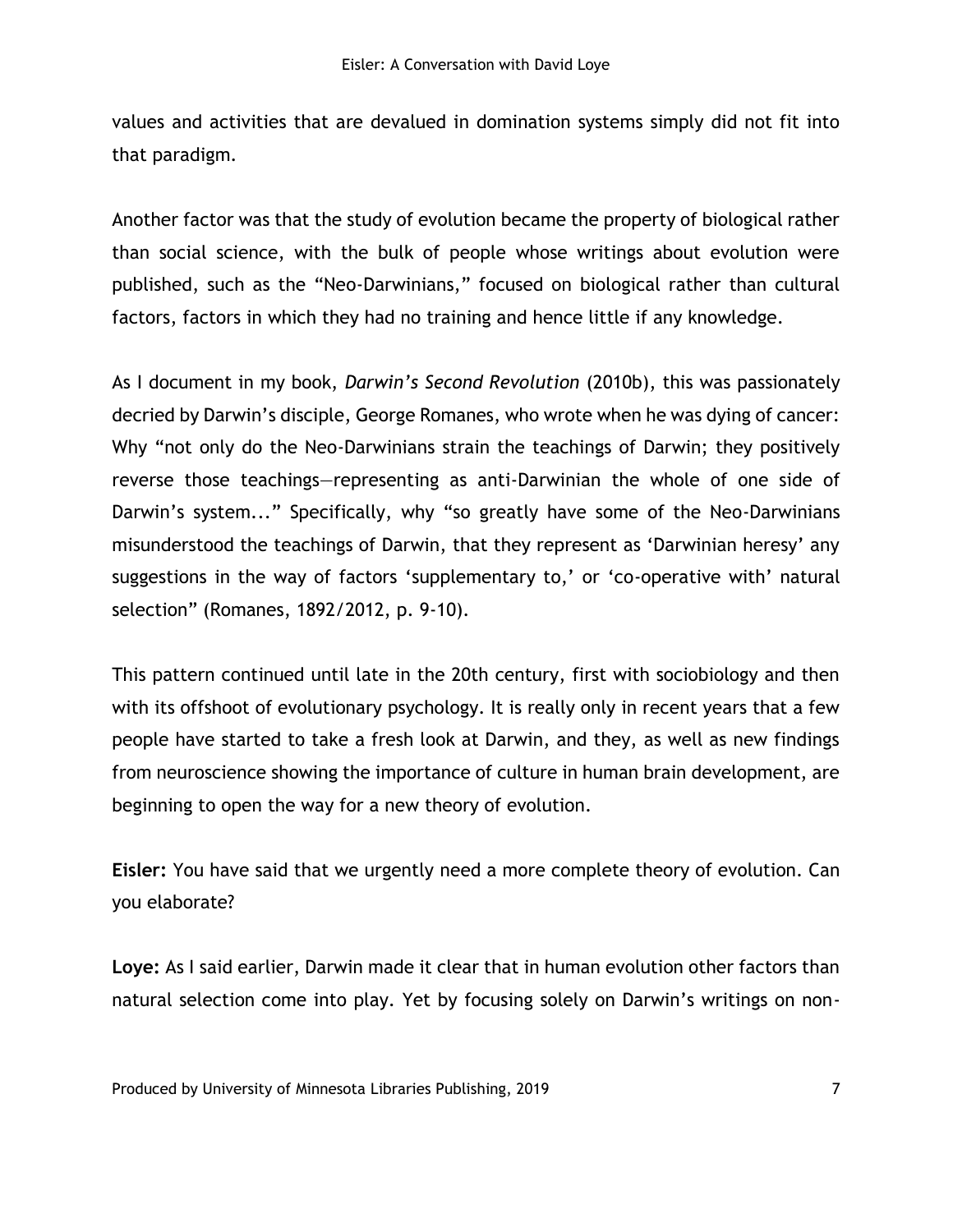human evolution in *On the Origin of Species,* what happened is that the conventional evolutionary narrative made Darwin a kind of "187-pound gorilla," used to justify all kinds of inhumanities as our evolutionary heritage. Your book shows that this view of our evolution ignores the facts, not only findings from neuroscience showing we humans are actually more predisposed to nonviolence and mutuality, but also findings that during the many thousands of years our species survived by gathering and hunting, that is by foraging, our cultural evolution was in peaceful, egalitarian, and gender-balanced societies – societies that were partnership-oriented rather than domination-oriented. We urgently need a theory of evolution that takes these findings into account, including the observations of Darwin himself about the cultural factors that must be considered in human evolution - factors that we can, and must, address, and that this journal addresses from the perspective of partnership studies.

**Eisler:** As you know, one of the key themes of *Nurturing Our Humanity* is the impact of childhood experiences and observations and how these differ in domination or partnership cultural environments. In your article "Untangling Partnership and Domination Morality" (Loye, 2013), you also emphasize the importance of what children observe and experience, and describe the damage caused by the authoritarian, highly punitive families characteristic of cultures that orient to the domination side of the partnership-domination social scale.

**Loye:** Yes, my research as a social psychologist as well as many other studies, including those you cite in your book, reveal how children learn to identify with the punitive parent who causes them fear and pain, and then deflect these feelings against outgroups, whether it's people of a darker skin color, as in the United States, or people of a different faith, as in Shia versus Sunni and Sunni versus Shia in the Muslim world today.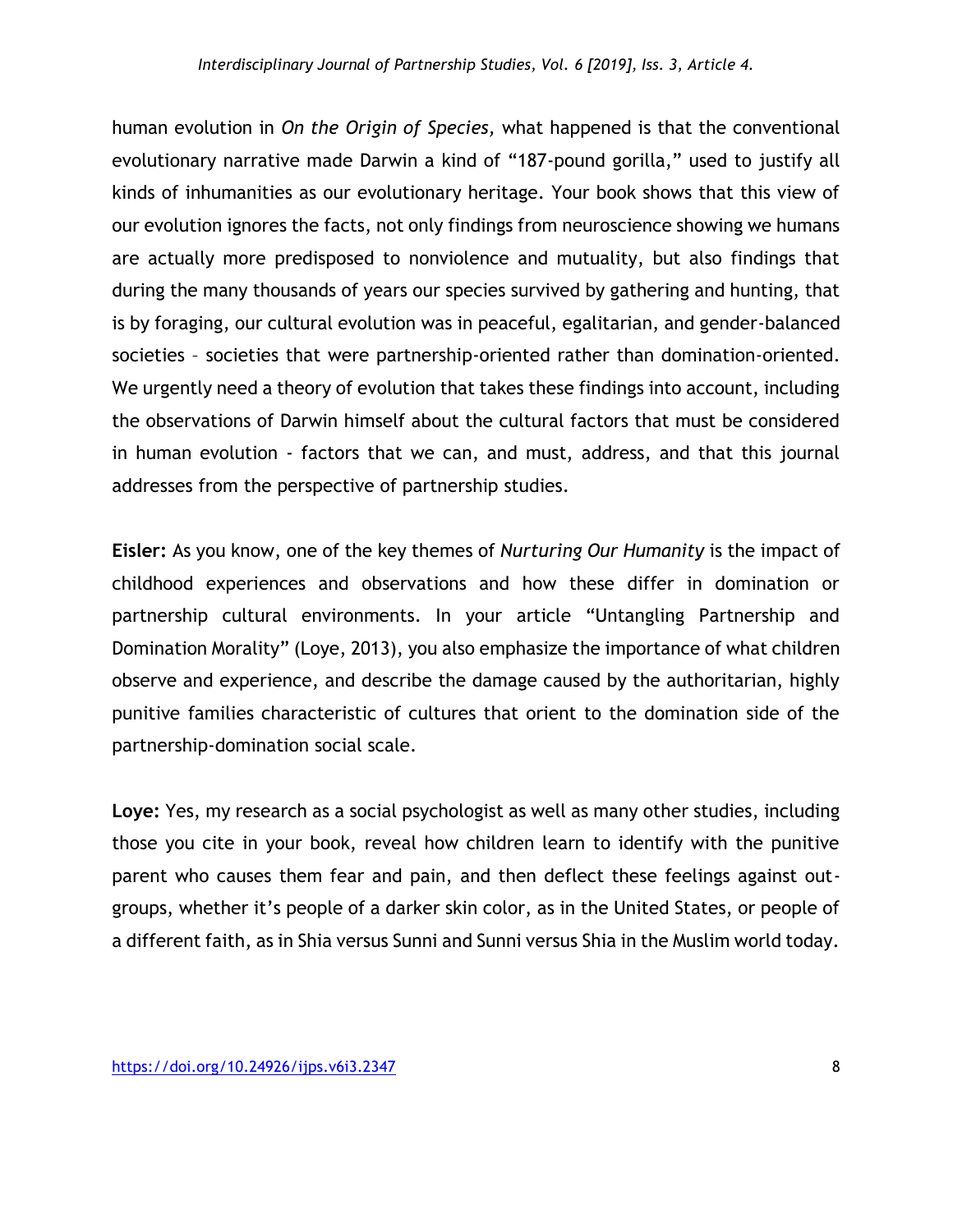Not only that, as I point out in the article you mention and in other works, the biographies of tyrannical, bloodthirsty leaders, whether Hitler or Saddam Hussein, show how their childhood fear, anger, and hate against parents who caused them pain or failed to protect them is deflected in this way. Examples are Hitler's murder of millions of Jews and other "non-Aryans" and Saddam Hussein's use of mustard gas and the nerve agents sarin and tabun against Iraqi Kurds and others. This connection between abuse and violence in childhood and later violence has been well documented, though strangely it is still largely ignored.

I want to add, however, that because our brains are so flexible, most of us can override even the worst of early experiences.

**Eisler:** You are now 94 years old. What message do you have for young scholars and practitioners?

**Loye:** It is difficult for young scholars to deviate from the canon, from what they are trained to study in their disciplines and therefore taught to believe is true. Yet the evidence we have today is overwhelming, that some ideas that have been passed on as truth -for example, how Darwin has been taught - are largely based on fiction rather than fact. So my advice to young scholars and practitioners is this: Please inform yourselves, please go outside the prevailing paradigm. Please shift your ways of thinking, and with them, your research and your theoretical frame. You have an important part to play in leaving behind the old thinking that has been used to justify violence, discrimination, and injustice, and to instead usher in a new paradigm. We urgently need this!

## **References:**

Darwin, C. (1871/1981a). *The descent of man,* vol.1*.* New Jersey: Princeton University Press. Darwin, C. (1871/1981b). *The descent of man,* vol.2*.* New Jersey: Princeton University Press.

Produced by University of Minnesota Libraries Publishing, 2019 99